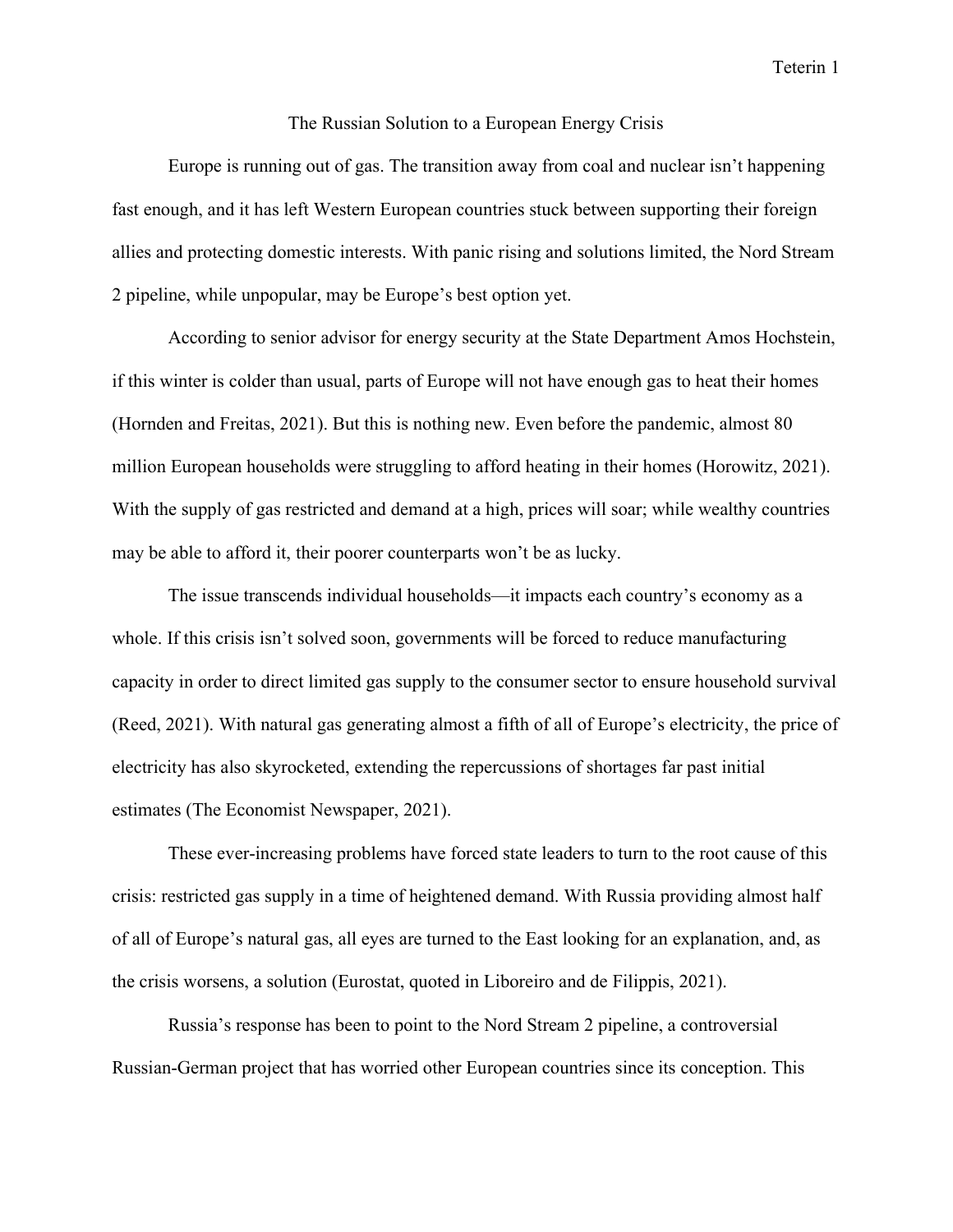pipeline would run directly from Russia to Germany, bypassing existing routes through Ukraine and Poland (EuroNews with AP, 2021). According to claims made by Vladimir Putin, the pipeline would increase gas delivery to Europe by 10%, thus decreasing prices and alleviating the economic pressure in Western Europe (Liboreiro and de Filippis, 2021).

 Many European countries are wary of accepting this proposition, as they view it as a way for Russia to increase its political and economic might at the expense of its western neighbors. The issue goes beyond natural gas—it extends into politics, as European leaders are worried that such dependency would erase many deterrence and retaliation options, allowing Russia to freely advance its political agenda in Ukraine and other eastern countries.

 However, this leverage is already in motion. With German approval of the pipeline likely to drag into 2022, Russian influence has already become apparent with its response (AFP, 2022). In late December, Russia stopped, and then reversed the flow of gas back east in the Yamal– Europe pipeline, one of the largest Russia-Europe gas pipelines (Golubkova, Steitz, and Twidale, 2021). All Europe could do was watch as the gas returned east.

There are no alternative solutions that could mitigate this energy crisis. No other country can provide Western Europe with the gas they so desperately need for their economy and citizens. With or without the Nord Stream 2, Europe relies on Russia for gas. Whether or not such reliance should be expanded is not a political question, nor is it an ethical one. It is purely an economic challenge that should be treated as one. As explained by Kevin Kuehnert, a senior official from Germany's Social Democratic Party (SPD), "the project [...] should not be mixed up with responses to Russia's territorial controversies with Ukraine and human rights issues" (Rinke, 2022).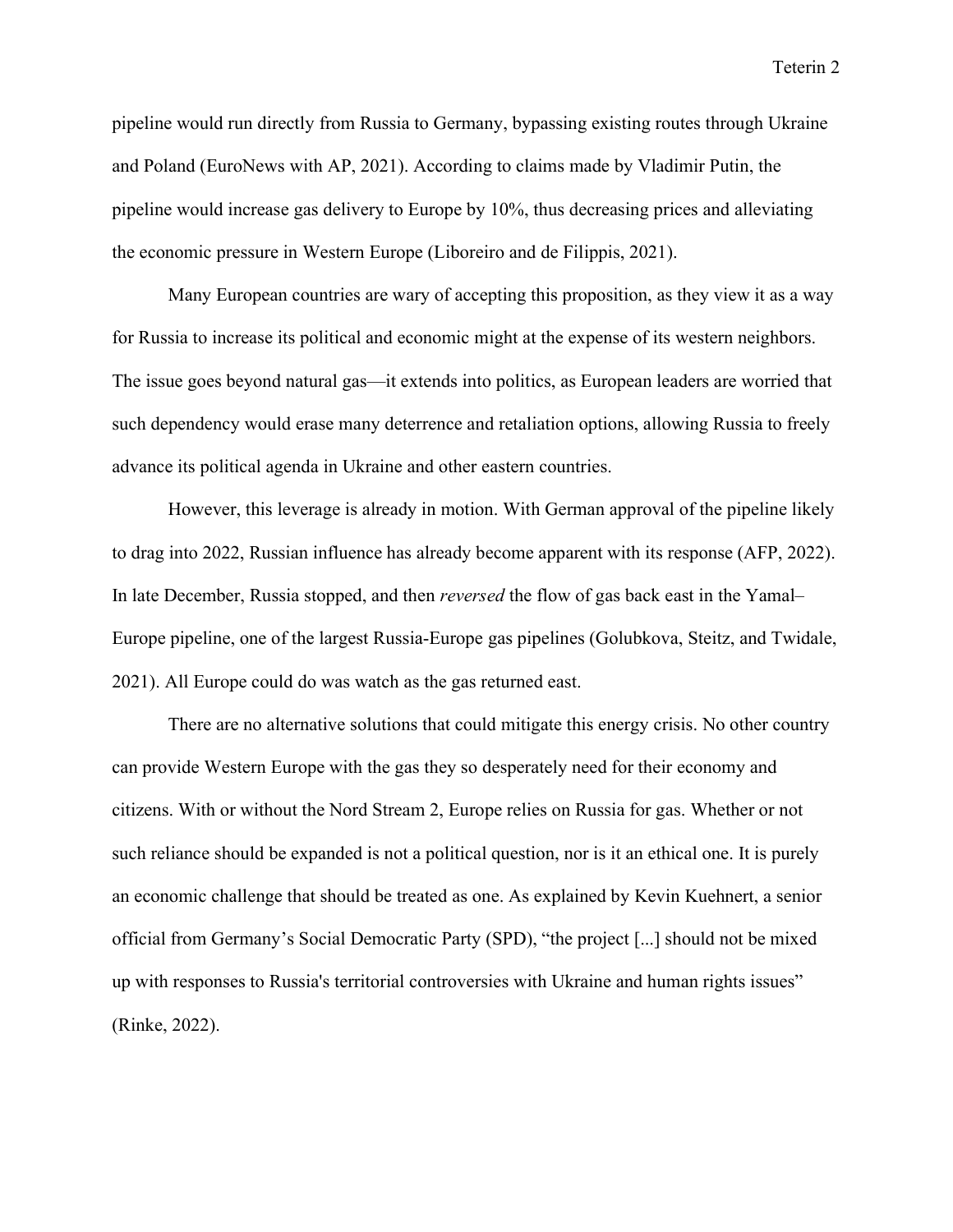Teterin 3

No matter the stance on Russian expansion in Eastern Europe, it is undeniable that the addition of the Nord Stream 2 pipeline would solve the energy crisis that, without Russian gas, would continue to worsen until it reaches emergency levels. Russia will continue to remain a dominant power within this sector. Until Western Europe is able to fully transition to alternative energy sources, it will have to accept its dependency on Russian natural gas and look for other means by which to exert political pressure on its eastern counterpart.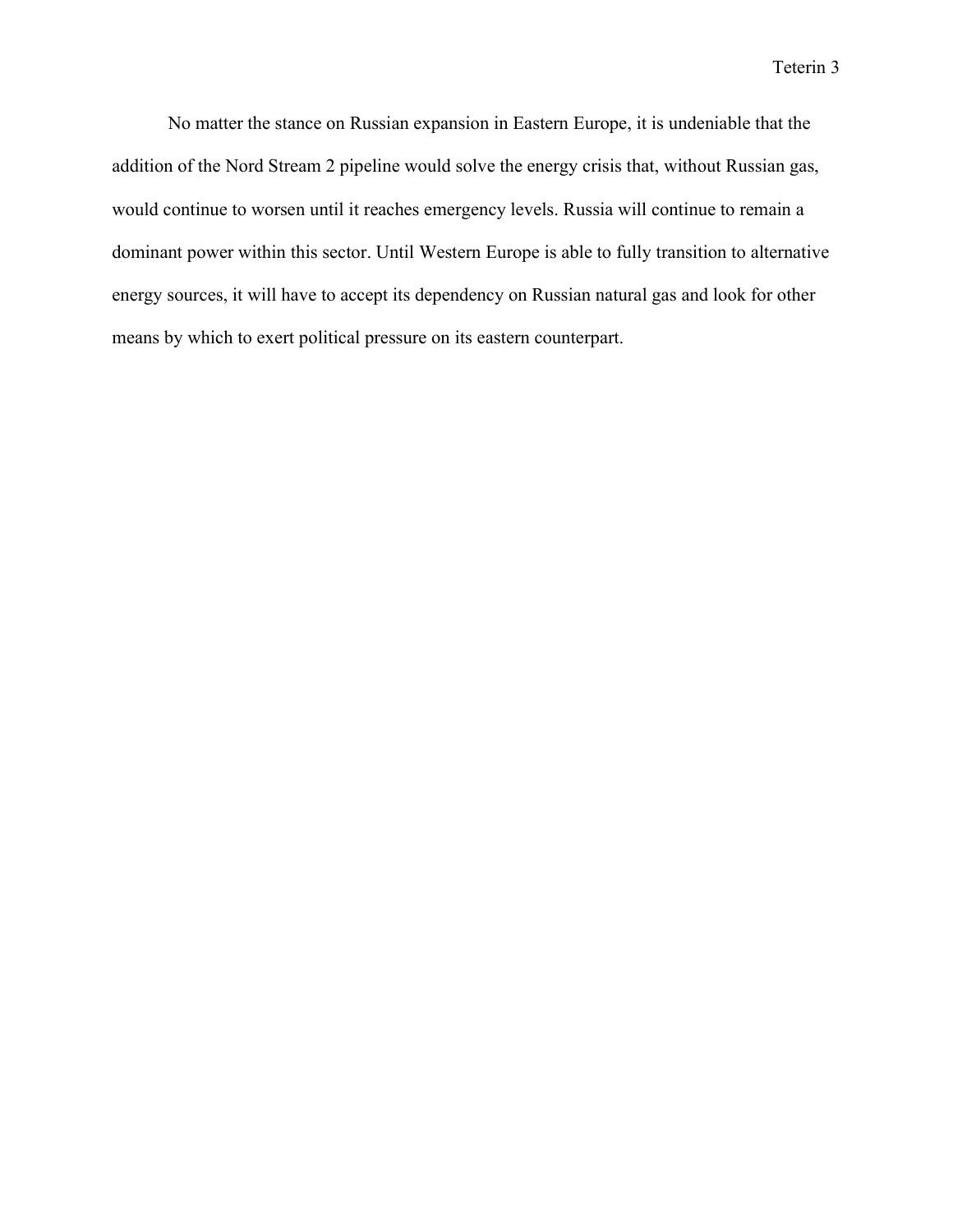## **References**

- A. F. P. (2022, January 10). Germany Says No Nord Stream 2 Approval for Six Months. The Moscow Times. Retrieved January 10, 2022, from https://www.themoscowtimes.com/2021/12/16/germany-says-no-nord-stream-2 approval-for-six-months-a75841
- The Economist Newspaper. (2021, September 15). Why has the price of electricity in Europe reached record highs? The Economist. Retrieved January 10, 2022, from https://www.economist.com/the-economist-explains/2021/09/15/why-has-the-price-ofelectricity-in-europe-reached-record-highs
- Euronews with AP. (2021, December 30). Russian president Vladimir Putin says Nord Stream 2 'ready to go'. Euronews. Retrieved January 10, 2022, from https://www.euronews.com/2021/12/30/russian-president-vladimir-putin-says-nordstream-2-ready-to-go
- Golubkova, K., Steitz, C., & Twidale, S. (2021, December 21). European gas prices hit record as Russian flows via Yamal reverse. Reuters. Retrieved January 10, 2022, from https://www.reuters.com/business/energy/russian-gas-flows-germany-via-yamal-europestop-gascade-data-shows-2021-12-21/
- Hordern , A., & Freitas , G. (2021, September 20). Europe Risks Running Out of Gas This Winter, U.S. Official Says. Bloomberg. Retrieved January 10, 2022, from https://www.bloomberg.com/news/articles/2021-09-20/europe-risks-running-out-of-gasthis-winter-u-s-official-says